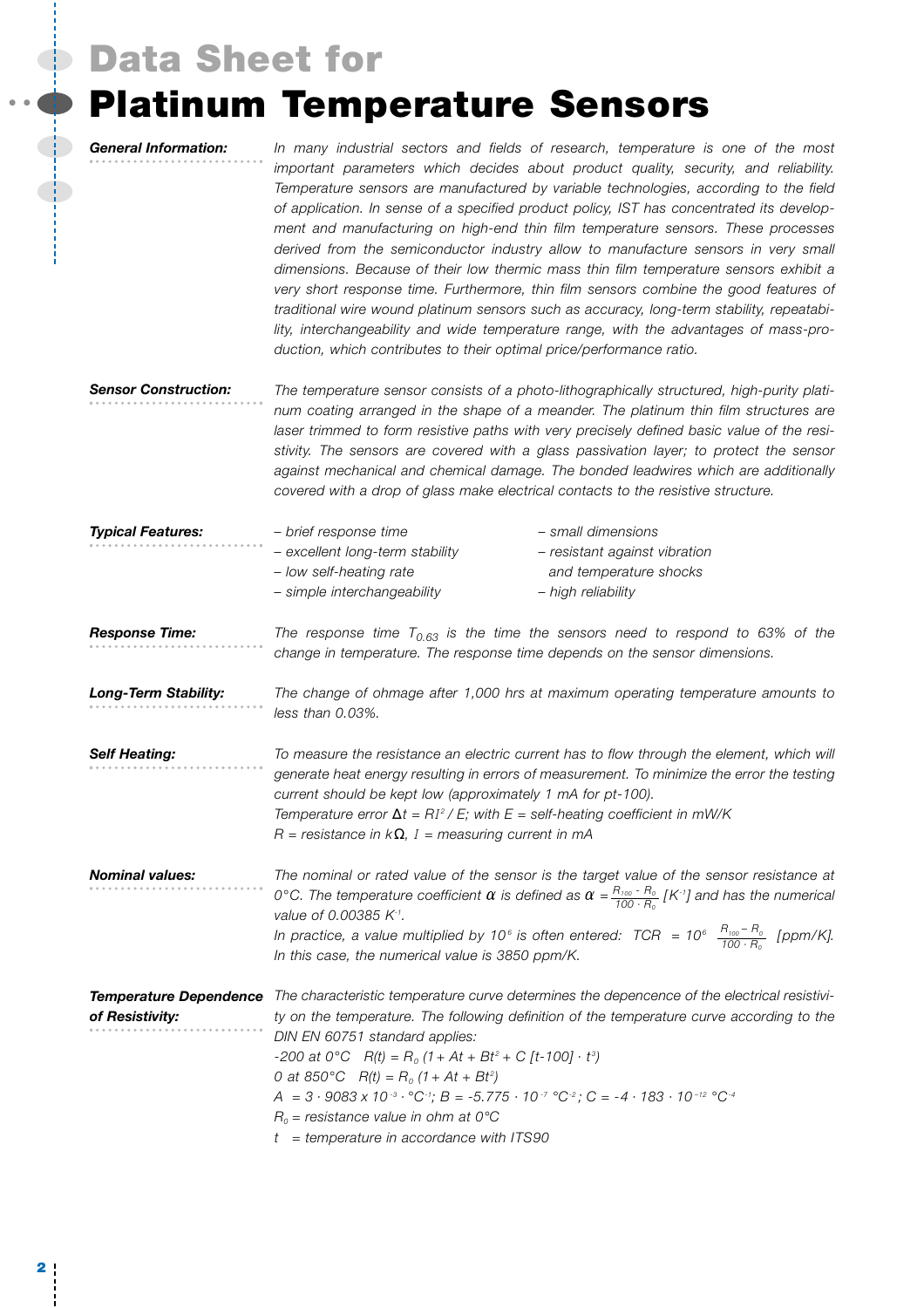#### *The temperature sensors are divided into classes according to their limit deviations: Tolerance Classes:*

| <b>Class</b>         | $\pm$ limit deviations in °C (K) | <b>IST AG designation</b> |
|----------------------|----------------------------------|---------------------------|
| DIN class A          | $0.15 + 0.002 \cdot  t $         | A                         |
| $DIN$ class $B$      | $0.3 + 0.005 \cdot  t $          | R                         |
| $2 \times$ class $B$ | $0.6 + 0.005 \cdot  t $          |                           |
| $1/3$ class $B +$    | $0.1 + 0.0017 \cdot  t $         |                           |
| $1/3$ class $B -$    | $0.1 + 0.005 \cdot  t $          |                           |

*|t| is the numerical value of the temperature in °C without taking into account either negative or positive signs. Special selection of sensors upon request (e.g. pairings, grouping, special tolerances)*



| <b>Response Times and</b>        |                                    |                | <b>Self-Heating</b> |           |                 |             |           |          |                |
|----------------------------------|------------------------------------|----------------|---------------------|-----------|-----------------|-------------|-----------|----------|----------------|
| Self-Heating:                    |                                    |                | water 0.4m/s        |           |                 | airt $1m/s$ | water     | air      |                |
|                                  | Sensor size                        | $T_{0.5}$      | $T_{0.63}$          | $T_{0.9}$ | $T_{0.5}$       | $T_{0.63}$  | $T_{0.9}$ | $mW$ /°C | $mW$ /°C       |
|                                  | $2.3 \times 2.0 \times 0.25$       | 0.09           | 0.12                | 0.33      | 2.7             | 3.6         | 7.5       | 40       | $\overline{4}$ |
|                                  | $2.3 \times 2.0 \times 0.63$       | 0.15           | 0.2                 | 0.55      | 4.5             | 6           | 12        | 40       | 4              |
|                                  | $3.0 \times 2.5 \times 0.63$       | 0.25           | 0.3                 | 0.7       | 5.5             | 7.5         | 16        | 90       | 8              |
|                                  | $5.0 \times 1.6 \times 0.63$       | 0.25           | 0.3                 | 0.7       | 5.5             | 7.5         | 16        | 80       | $\mathcal{I}$  |
|                                  | $5.0 \times 2.0 \times 0.63$       | 0.25           | 0.3                 | 0.75      | 6               | 8.5         | 18        | 80       | $\mathcal{I}$  |
|                                  | $5.0 \times 2.5 \times 0.63$       | 0.33           | 0.4                 | 0.85      | 6.5             | 9           | 19        | 90       | 8              |
|                                  | 10. $x 2.0 x 0.63$                 | 0.33           | 0.4                 | 0.85      | 7.5             | 10.5        | 20        | 140      | 10             |
|                                  | $5.0 \times 3.8 \times 0.63$       | 0.35           | 0.4                 | 0.9       | 7.5             | 10          | 20        | 140      | 10             |
|                                  | $5.0 \times 5.0 \times 0.63$       | 0.4            | 0.5                 | 1.1       | 8               | 11          | 21        | 150      | 11             |
|                                  | $1 \times 13 \times 02.8$          | 2.5            | 4.5                 | 8         | 10              | 15          | 28        | 60       | 5.5            |
|                                  | $2 \times 13 \times 02.8$          | 2              | 2.5<br>8<br>10      |           | 10              | 12          | 22        | 45       | $\overline{4}$ |
|                                  | $1 \times 13 \times \emptyset$ 4.5 |                |                     |           | 12 <sup>°</sup> | 22          | 40        | 85       | 8              |
|                                  | $2 \times 13 \times \emptyset$ 4.5 | $\overline{5}$ | 6                   | 14        | 16              | 18          | 37        | 60       | 6.5            |
|                                  |                                    |                |                     |           |                 |             |           |          |                |
| <b>Tolerances of dimensions:</b> | Sensor width                       | ± 0.2 mm       |                     |           | Wire length     |             |           |          | $± 1.0$ mm     |
|                                  | Sensor length                      |                | ± 0.2 mm            |           | Tube length     |             |           |          | ± 0.2 mm       |

*Sensor thickness ± 0.1 mm Tube diameter ± 0.1 mm*

**3**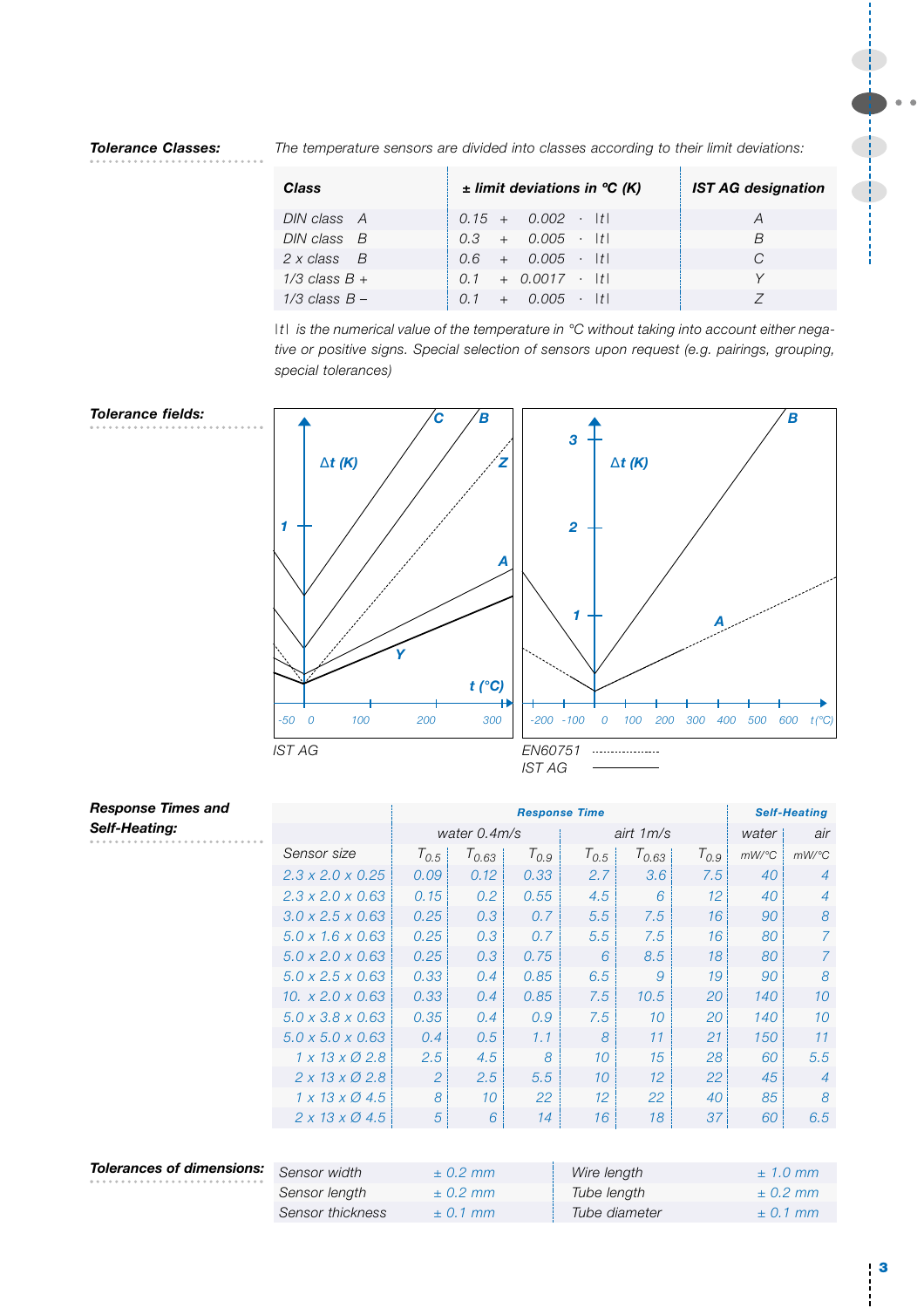# **Standard Versions**

*Temperature sensors with Wire Terminations:*

 $\begin{picture}(20,20) \put(0,0){\line(1,0){10}} \put(15,0){\line(1,0){10}} \put(15,0){\line(1,0){10}} \put(15,0){\line(1,0){10}} \put(15,0){\line(1,0){10}} \put(15,0){\line(1,0){10}} \put(15,0){\line(1,0){10}} \put(15,0){\line(1,0){10}} \put(15,0){\line(1,0){10}} \put(15,0){\line(1,0){10}} \put(15,0){\line(1,0){10}} \put(15,0){\line(1$ 

*Product series Pxxx.xxx.4W.x.010 -200°C .. 400°C (silver-wire 0.25 x 10 mm) Product series Pxxx.xxx.6W.x.010 -200°C .. 600°C (platinum-clad-Nickel wire 0.2 x 10 mm)*

| <b>Dimensions</b>        | Nominal resistance<br>at $0^{\circ}$ C (Ohm) | Part number       |
|--------------------------|----------------------------------------------|-------------------|
|                          | 100                                          | P0k1.516.xW.x.010 |
|                          | 500                                          | P0k5.516.xW.x.010 |
|                          | 1000                                         | P1k0.516.xW.x.010 |
| $\epsilon$ to $\delta^5$ | 2000                                         | P2k0.516.xW.x.010 |
|                          | 100                                          | P0k1.232.xW.x.010 |
|                          | 500                                          | P0k5.232.xW.x.010 |
|                          | 1000                                         | P1k0.232.xW.x.010 |
| $\gamma_0$               | 2000                                         | P2k0.232.xW.x.010 |
|                          | 100                                          | P0k1.520.xW.x.010 |
|                          | 500                                          | P0k5.520.xW.x.010 |
|                          | 1000                                         | P1k0.520.xW.x.010 |
| $10^{65}$                | 2000                                         | P2k0.520.xW.x.010 |
|                          | 100                                          | P0k1.102.xW.x.010 |
|                          | 500                                          | P0k5.102.xW.x.010 |
| 13                       | 1000                                         | P1k0.102.xW.x.010 |
|                          |                                              |                   |
| $4.0^{65}$               | 2000                                         | P2k0.102.xW.x.010 |

| <b>Temperature sensors</b> |  |
|----------------------------|--|
| with SIL lead frames:      |  |

#### *Product series Pxxx.xxx.2S.x –50 .. 200°C*

| Dimensions   | Nominal resistance<br>at $0^{\circ}C$ (Ohm)    | Part number                                                                                        |
|--------------|------------------------------------------------|----------------------------------------------------------------------------------------------------|
| $1.27 - 0.5$ | 100<br>500<br>1000                             | P0k1.325.2S.x<br>P0k5.325.2S.x<br>P1k0.325.2S.x                                                    |
|              | 100<br>500<br>1000<br>2000<br>5 0 0 0<br>10000 | P0k1.525.2S.x<br>P0k5.525.2S.x<br>P1k0.525.2S.x<br>P2k0.525.2S.x<br>P5k0.525.2S.x<br>P10k.525.2S.x |
|              | 100<br>500<br>1000                             | P0k1.538.2S.x<br>P0k5.538.2S.x<br>P1k0.538.2S.x                                                    |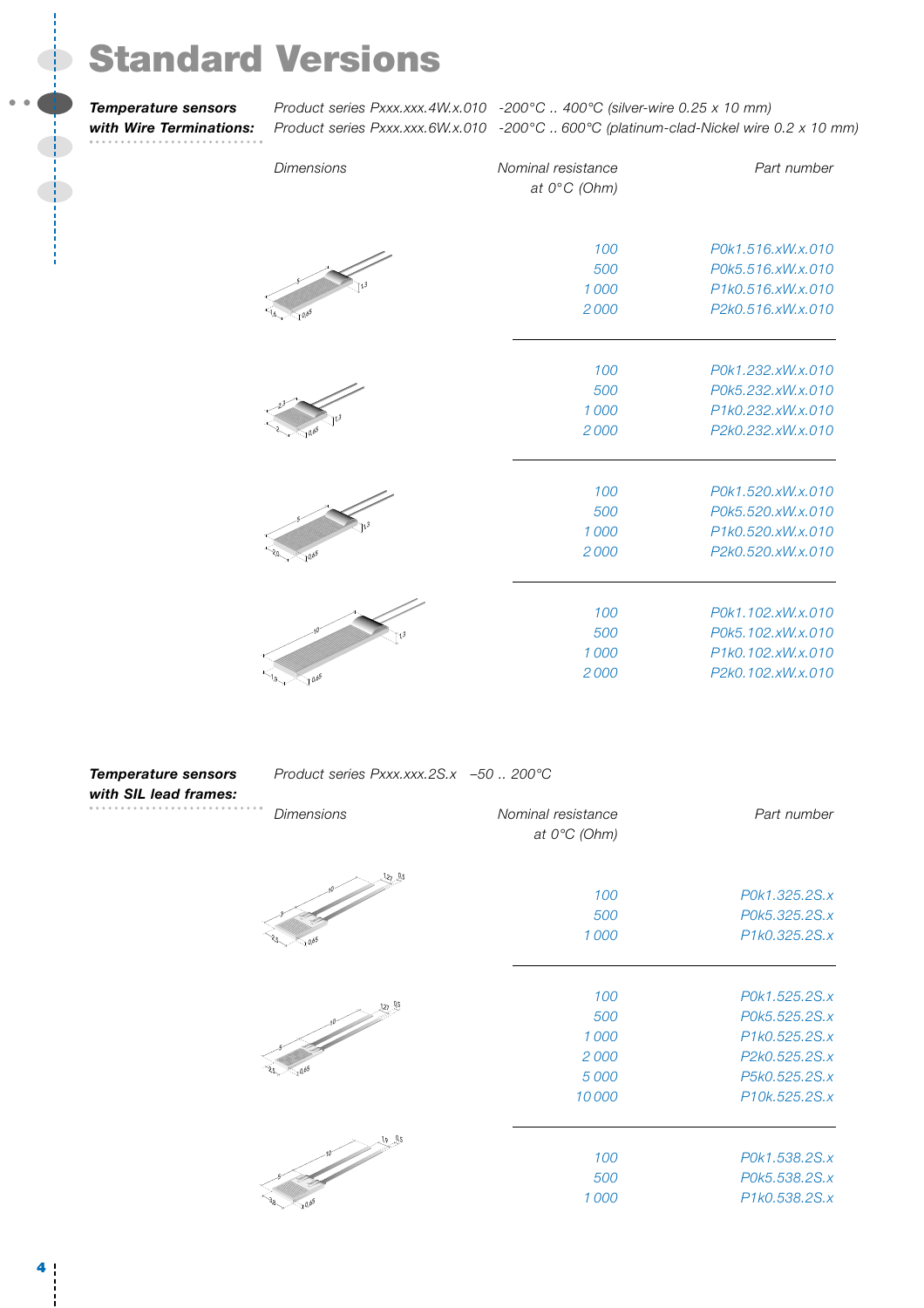|                                                    | <b>Dimensions</b> | Nominal resistance<br>at $0^{\circ}C$ (Ohm)                                                                                                                                                                                                            | Part number                                     |  |
|----------------------------------------------------|-------------------|--------------------------------------------------------------------------------------------------------------------------------------------------------------------------------------------------------------------------------------------------------|-------------------------------------------------|--|
|                                                    |                   | 100<br>500<br>1000                                                                                                                                                                                                                                     | P0k1.505.2S.x<br>P0k5.505.2S.x<br>P1k0.505.2S.x |  |
| <b>Leadless Chip</b><br><b>Temperatur sensors:</b> | <b>Dimensions</b> | Product series Pxxx.xxx.1P.x -50 150°C (with low melting point solder bumps)<br>Product series Pxxx.xxx.2P.x -50  200°C (with high melting point solder bumps)<br>Product series Pxxx.xxx.4P.x -50  400°C (without solder bumps)<br>Nominal resistance | Part number                                     |  |
|                                                    |                   | at $0^{\circ}C$ (Ohm)<br>100<br>500<br>1000                                                                                                                                                                                                            | P0k1.232.xP.x<br>P0k5.232.xP.x<br>P1k0.232.xP.x |  |
|                                                    |                   | 100<br>500<br>1000                                                                                                                                                                                                                                     | P0k1.525.xP.x<br>P0k5.525.xP.x<br>P1k0.525.xP.x |  |
|                                                    |                   | 100<br>500<br>1000                                                                                                                                                                                                                                     | P0k1.538.xP.x<br>P0k5.538.xP.x<br>P1k0.538.xP.x |  |

*Product series Pxxx.232.xT.x.010 Dimensions Nominal resistance Part number at 0°C (Ohm) Temperature sensors on a Thin Substrate:*

> 2,3 1,3 0,25 2

*100 P0k1.232.xT.x.010 500 P0k5.232.xT.x.010 1 000 P1k0.232.xT.x.010*

*Product series Pxxx.232.4SW.x.010 Temperature sensors with perpendicular leads:*

2,3

1,3 0,65

| 100   | P0k1.232.4SW.x.010 |
|-------|--------------------|
| 500   | P0k5.232.4SW.x.010 |
| 1 000 | P1k0.232.4SW.x.010 |

 $\bullet\bullet$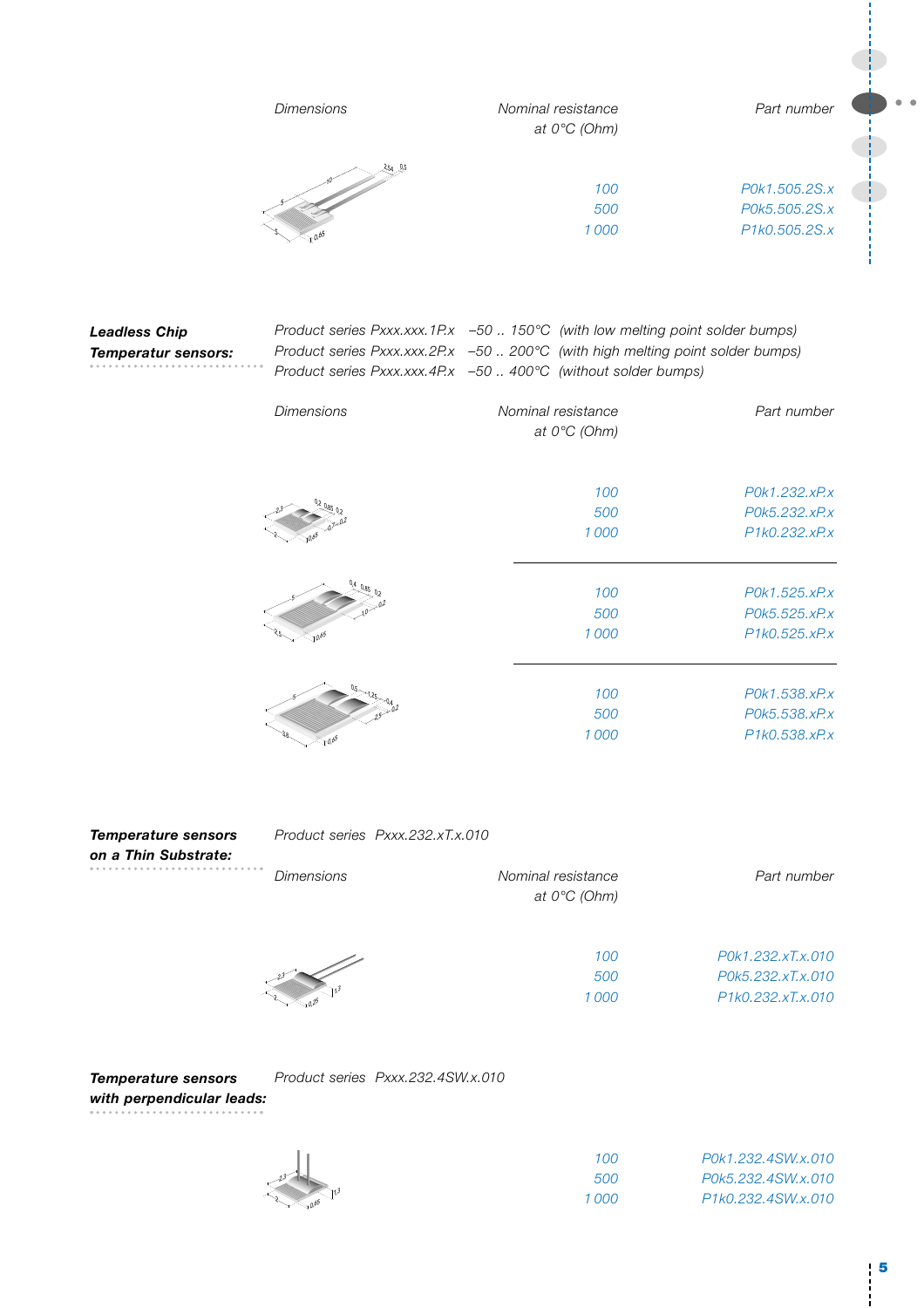# **Standard Versions**

#### *Temperature sensors in ceramic tubes:*

*Product series Pxxx.xxx. 4R.x.013 -50°C .. 400°C (silver-wire 0.25 x 13 mm) Product series Pxxx.xxx. 6R.x.007 -50°C .. 600°C (platinum-clad-nickel-wire 0.2 x 7 mm) Product series Pxxx.204.4R.x.007 -50°C .. 400°C (silver-wire 0.2 x 7 mm) Product series Pxxx.204.6R.x.007 -50°C .. 600°C (platinum-clad-nickel-wire 0.2 x 7 mm)*

| Dimensions | Nominal resistance<br>at $0^{\circ}C$ (Ohm) | Part number      |
|------------|---------------------------------------------|------------------|
|            |                                             |                  |
|            | 100                                         | P0k1.451.xR.x    |
|            | 500                                         | P0k5.451.xR.x    |
|            | 1000                                        | P1k0.451.xR.x    |
|            |                                             |                  |
|            | 100                                         | P0k1.281.xR.x    |
|            | 500                                         | P0k5.281.xR.x    |
|            | 1000                                        | P1k0.281.xR.x    |
|            | 100                                         | P0k1.204.xR.x    |
|            | 500                                         | P0k5.204.xR.x    |
|            | 1000                                        | P1k0.204.xR.x    |
|            | 100                                         | 2x P0k1.451.xR.x |
|            | 500                                         | 2x P0k5.451.xR.x |
|            | 1000                                        | 2x P1k0.451.xR.x |
|            |                                             |                  |
|            | 100                                         | 2x P0k1.281.xR.x |
|            | 500                                         | 2x P0k5.281.xR.x |
|            | 1000                                        | 2x P1k0.281.xR.x |

# **Special Versions**

2,8

With long and insulated for dimensions nos. 281 and 451 *wire terminations:*



*wire15–500 mm*

| 100   | $POK1$ . xxx. xRL x |
|-------|---------------------|
| 500   | POK5.xxxxRIX        |
| 1.000 | P1k0.xxxxRl.x       |

#### *Special Versions:*

*Special Versions: IST AG offers many special versions. We shall be pleased to inform you about the various available solutions such as e.g.:*

- *• special chip dimensions • special nominal values • substrate thickness: 0.25 mm, 0.38 mm*
- *• wire material: Pt, Pd, Ni, AgPd, AuPd, insulated wire materials*
- *• wire diameters: 0.1 0.4 mm*
- *• wire length may be freely selected, • metal-coated backside: either Pt, or -NiCr/Ni/Au*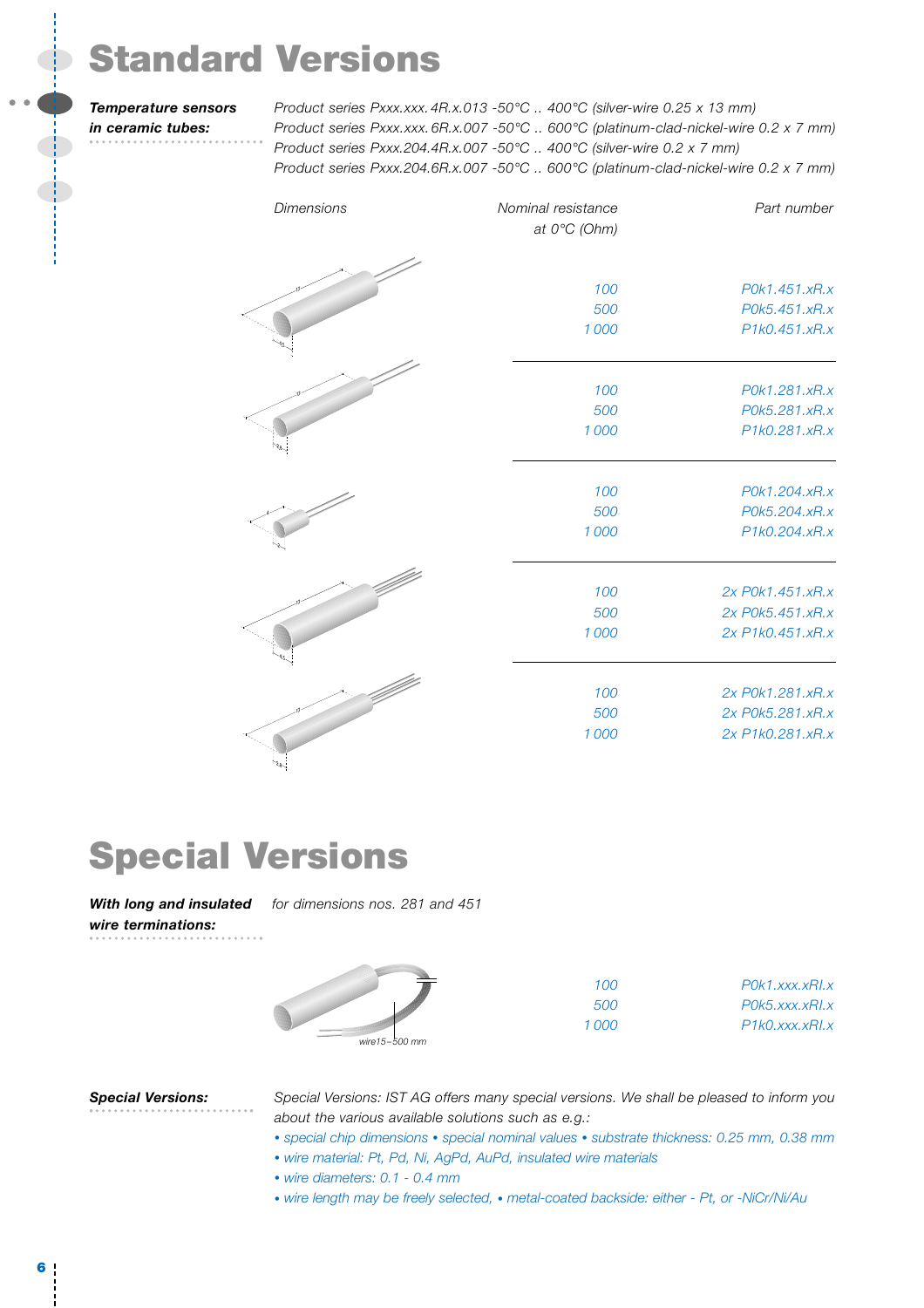|                        | °C               | $-o$             | $-1$         | $-2$                    | $-3$  | -4    | -5    | -6    | $-7$           | $-8$  | -9    |  |
|------------------------|------------------|------------------|--------------|-------------------------|-------|-------|-------|-------|----------------|-------|-------|--|
|                        | -200             | 0.185            | 0.190        | 0.194                   | 0.198 | 0.202 | 0.207 | 0.211 | 0.215          | 0.220 | 0.224 |  |
|                        | -190             | 0.228            | 0.233        | 0.237                   | 0.241 | 0.245 | 0.250 | 0.254 | 0.258          | 0.262 | 0.267 |  |
|                        | -180             | 0.271            | 0.275        | 0.279                   | 0.284 | 0.288 | 0.292 | 0.296 | 0.301          | 0.305 | 0.309 |  |
| <b>Resistor Table:</b> | -170             | 0.313            | 0.318        | 0.322                   | 0.326 | 0.330 | 0.334 | 0.339 | 0.343          | 0.347 | 0.351 |  |
|                        |                  |                  |              |                         |       |       |       |       |                |       |       |  |
| relative values        | $-160$           | 0.355            | 0.360        | 0.364                   | 0.368 | 0.372 | 0.376 | 0.381 | 0.385          | 0.389 | 0.393 |  |
| of resistivity         | -150             | 0.397            | 0.401        | 0.406                   | 0.410 | 0.414 | 0.418 | 0.422 | 0.426          | 0.430 | 0.435 |  |
|                        | -140             | 0.439            | 0.443        | 0.447                   | 0.451 | 0.455 | 0.459 | 0.464 | 0.468          | 0.472 | 0.476 |  |
| in steps of 1°C        | -130             | 0.480            | 0.484        | 0.488                   | 0.492 | 0.496 | 0.501 | 0.505 | 0.509          | 0.513 | 0.517 |  |
|                        | $-120$           | 0.521            | 0.525        | 0.529                   | 0.533 | 0.537 | 0.542 | 0.546 | 0.550          | 0.554 | 0.558 |  |
|                        | $-110$           | 0.562            | 0.566        | 0.570                   | 0.574 | 0.578 | 0.582 | 0.586 | 0.590          | 0.594 | 0.599 |  |
|                        | -100             | 0.603            | 0.607        | 0.611                   | 0.615 | 0.619 | 0.623 | 0.627 | 0.631          | 0.635 | 0.639 |  |
|                        | -90              | 0.643            | 0.647        | 0.651                   | 0.655 | 0.659 | 0.663 | 0.667 | 0.671          | 0.675 | 0.679 |  |
|                        | -80              | 0.683            | 0.687        | 0.691                   | 0.695 | 0.699 | 0.703 | 0.707 | 0.711          | 0.715 | 0.719 |  |
|                        | $-70$            | 0.723            | 0.727        | 0.731                   | 0.735 | 0.739 | 0.743 | 0.747 | 0.751          | 0.755 | 0.759 |  |
|                        | -60              | 0.763            | 0.767        | 0.771                   | 0.775 | 0.779 | 0.783 | 0.787 | 0.791          | 0.795 | 0.799 |  |
|                        | -50              | 0.803            | 0.807        | 0.811                   | 0.815 | 0.819 | 0.823 | 0.827 | 0.831          | 0.835 | 0.839 |  |
|                        |                  |                  |              |                         |       |       |       |       |                |       |       |  |
|                        | -40              | 0.843            | 0.847        | 0.851                   | 0.855 | 0.859 | 0.862 | 0.866 | 0.870          | 0.874 | 0.878 |  |
|                        | -30              | 0.882            | 0.886        | 0.890                   | 0.894 | 0.898 | 0.902 | 0.906 | 0.910          | 0.914 | 0.918 |  |
|                        | -20              | 0.922            | 0.926        | 0.929                   | 0.933 | 0.937 | 0.941 | 0.945 | 0.949          | 0.953 | 0.957 |  |
|                        | $-10$            | 0.961            | 0.965        | 0.969                   | 0.973 | 0.977 | 0.980 | 0.984 | 0.988          | 0.992 | 0.996 |  |
|                        | °€               | $\boldsymbol{o}$ | $\mathbf{I}$ | $\overline{\mathbf{2}}$ | 3     | 4     | 5     | 6     | $\overline{7}$ | 8     | 9     |  |
|                        | $\boldsymbol{o}$ | 1.000            | 1.004        | 1.008                   | 1.012 | 1.016 | 1.020 | 1.023 | 1.027          | 1.031 | 1.035 |  |
|                        | 10               | 1.039            | 1.043        | 1.047                   | 1.051 | 1.055 | 1.058 | 1.062 | 1.066          | 1.070 | 1.074 |  |
|                        | 20               | 1.078            | 1.082        | 1.086                   | 1.090 | 1.093 | 1.097 | 1.101 | 1.105          | 1.109 | 1.113 |  |
|                        | 30               | 1.117            | 1.121        | 1.124                   | 1.128 | 1.132 | 1.136 | 1.140 | 1.144          | 1.148 | 1.152 |  |
|                        | 40               | 1.155            | 1.159        | 1.163                   | 1.167 | 1.171 | 1.175 | 1.179 | 1.182          | 1.186 | 1.190 |  |
|                        | 50               | 1.194            | 1.198        | 1.202                   | 1.206 | 1.209 | 1.213 | 1.217 | 1.221          | 1.225 | 1.229 |  |
|                        | 60               | 1.232            | 1.236        | 1.240                   | 1.244 | 1.248 | 1.252 | 1.255 | 1.259          | 1.263 | 1.267 |  |
|                        | 70               | 1.271            | 1.275        |                         | 1.282 | 1.286 | 1.290 | 1.294 | 1.298          | 1.301 | 1.305 |  |
|                        |                  |                  |              | 1.278                   |       |       |       |       |                |       |       |  |
|                        | 80               | 1.309            | 1.313        | 1.317                   | 1.320 | 1.324 | 1.328 | 1.332 | 1.336          | 1.339 | 1.343 |  |
|                        | 90               | 1.347            | 1.351        | 1.355                   | 1.358 | 1.362 | 1.366 | 1.370 | 1.374          | 1.377 | 1.381 |  |
|                        | 100              | 1.385            | 1.389        | 1.393                   | 1.396 | 1.400 | 1.404 | 1.408 | 1.412          | 1.415 | 1.419 |  |
|                        | 110              | 1.423            | 1.427        | 1.430                   | 1.434 | 1.438 | 1.442 | 1.446 | 1.449          | 1.453 | 1.457 |  |
|                        | 120              | 1.461            | 1.464        | 1.468                   | 1.472 | 1.476 | 1.480 | 1.483 | 1.487          | 1.491 | 1.495 |  |
|                        | 130              | 1.498            | 1.502        | 1.506                   | 1.510 | 1.513 | 1.517 | 1.521 | 1.525          | 1.528 | 1.532 |  |
|                        | 140              | 1.536            | 1.540        | 1.543                   | 1.547 | 1.551 | 1.555 | 1.558 | 1.562          | 1.566 | 1.570 |  |
|                        | 150              | 1.573            | 1.577        | 1.581                   | 1.584 | 1.588 | 1.592 | 1.596 | 1.599          | 1.603 | 1.607 |  |
|                        | 160              | 1.611            | 1.614        | 1.618                   | 1.622 | 1.625 | 1.629 | 1.633 | 1.637          | 1.640 | 1.644 |  |
|                        | 170              | 1.648            | 1.651        | 1.655                   | 1.659 | 1.663 | 1.666 | 1.670 | 1.674          | 1.677 | 1.681 |  |
|                        | 180              | 1.685            | 1.688        | 1.692                   | 1.696 | 1.700 | 1.703 | 1.707 | 1.711          | 1.714 | 1.718 |  |
|                        | 190              | 1.722            | 1.725        | 1.729                   | 1.733 | 1.736 | 1.740 | 1.744 | 1.748          | 1.751 | 1.755 |  |
|                        | 200              | 1.759            | 1.762        | 1.766                   | 1.770 | 1.773 | 1.777 | 1.781 | 1.784          | 1.788 | 1.792 |  |
|                        |                  |                  |              |                         |       |       |       |       |                |       |       |  |
|                        | 210              | 1.795            | 1.799        | 1.803                   | 1.806 | 1.810 | 1.814 | 1.817 | 1.821          | 1.825 | 1.828 |  |
|                        | 220              | 1.832            | 1.836        | 1.839                   | 1.843 | 1.846 | 1.850 | 1.854 | 1.857          | 1.861 | 1.865 |  |
|                        | 230              | 1.868            | 1.872        | 1.876                   | 1.879 | 1.883 | 1.887 | 1.890 | 1.894          | 1.897 | 1.901 |  |
|                        | 240              | 1.905            | 1.908        | 1.912                   | 1.916 | 1.919 | 1.923 | 1.926 | 1.930          | 1.934 | 1.937 |  |
|                        | 250              | 1.941            | 1.945        | 1.948                   | 1.952 | 1.955 | 1.959 | 1.963 | 1.966          | 1.970 | 1.974 |  |
|                        | 260              | 1.977            | 1.981        | 1.984                   | 1.988 | 1.992 | 1.995 | 1.999 | 2.002          | 2.006 | 2.010 |  |
|                        | 270              | 2.013            | 2.017        | 2.020                   | 2.024 | 2.028 | 2.031 | 2.035 | 2.038          | 2.042 | 2.045 |  |
|                        | 280              | 2.049            | 2.053        | 2.056                   | 2.060 | 2.063 | 2.067 | 2.071 | 2.074          | 2.078 | 2.081 |  |
|                        | 290              | 2.085            | 2.088        | 2.092                   | 2.096 | 2.099 | 2.103 | 2.106 | 2.110          | 2.113 | 2.117 |  |
|                        | 300              | 2.121            | 2.124        | 2.128                   | 2.131 | 2.135 | 2.138 | 2.142 | 2.145          | 2.149 | 2.153 |  |
|                        | 310              | 2.156            | 2.160        | 2.163                   | 2.167 | 2.170 | 2.174 | 2.177 | 2.181          | 2.184 | 2.188 |  |
|                        | 320              | 2.192            | 2.195        | 2.199                   | 2.202 | 2.206 | 2.209 | 2.213 | 2.216          | 2.220 | 2.223 |  |
|                        | 330              | 2.227            | 2.230        | 2.234                   | 2.237 | 2.241 | 2.244 | 2.248 | 2.252          | 2.255 | 2.259 |  |
|                        | 340              | 2.262            | 2.266        | 2.269                   | 2.273 | 2.276 | 2.280 | 2.283 | 2.287          | 2.290 | 2.294 |  |
|                        | 350              | 2.297            | 2.301        | 2.304                   | 2.308 | 2.311 | 2.315 | 2.318 | 2.322          | 2.325 | 2.329 |  |
|                        | 360              | 2.332            | 2.336        | 2.339                   | 2.343 | 2.346 | 2.350 | 2.353 | 2.357          | 2.360 | 2.364 |  |
|                        | 370              | 2.367            | 2.370        |                         |       |       |       |       |                |       | 2.398 |  |
|                        |                  |                  |              | 2.374                   | 2.377 | 2.381 | 2.384 | 2.388 | 2.391          | 2.395 |       |  |
|                        | 380              | 2.402            | 2.405        | 2.409                   | 2.412 | 2.416 | 2.419 | 2.423 | 2.426          | 2.429 | 2.433 |  |
|                        | 390              | 2.436            | 2.440        | 2.443                   | 2.447 | 2.450 | 2.454 | 2.457 | 2.461          | 2.464 | 2.467 |  |
|                        | 400              | 2.471            | 2.474        | 2.478                   | 2.481 | 2.485 | 2.488 | 2.492 | 2.495          | 2.498 | 2.502 |  |
|                        | 410              | 2.505            | 2.509        | 2.512                   | 2.516 | 2.519 | 2.522 | 2.526 | 2.529          | 2.533 | 2.536 |  |
|                        | 420              | 2.540            | 2.543        | 2.546                   | 2.550 | 2.553 | 2.557 | 2.560 | 2.564          | 2.567 | 2.570 |  |
|                        | 430              | 2.574            | 2.577        | 2.580                   | 2.584 | 2.587 | 2.591 | 2.594 | 2.598          | 2.601 | 2.604 |  |
|                        | 440              | 2.608            | 2.611        | 2.615                   | 2.618 | 2.621 | 2.625 | 2.628 | 2.632          | 2.635 | 2.638 |  |
|                        | 450              | 2.642            | 2.645        | 2.649                   | 2.652 | 2.655 | 2.659 | 2.662 | 2.665          | 2.669 | 2.672 |  |
|                        | 460              | 2.676            | 2.679        | 2.682                   | 2.686 | 2.689 | 2.692 | 2.696 | 2.699          | 2.703 | 2.706 |  |
|                        | 470              | 2.709            | 2.713        | 2.716                   | 2.719 | 2.723 | 2.726 | 2.730 | 2.733          | 2.736 | 2.740 |  |
|                        | 480              | 2.743            | 2.746        | 2.750                   | 2.753 | 2.756 | 2.760 | 2.763 | 2.766          | 2.770 | 2.773 |  |
|                        | 490              | 2.776            | 2.780        |                         | 2.786 |       | 2.793 | 2.796 | 2.800          | 2.803 | 2.806 |  |
|                        |                  |                  |              | 2.783                   |       | 2.790 |       |       |                |       |       |  |
|                        | 500              | 2.810            | 2.813        | 2.816                   | 2.820 | 2.823 | 2.826 | 2.830 | 2.833          | 2.836 | 2.840 |  |
|                        | 510              | 2.843            | 2.846        | 2.850                   | 2.853 | 2.856 | 2.860 | 2.863 | 2.866          | 2.870 | 2.873 |  |
|                        | 520              | 2.876            | 2.879        | 2.883                   | 2.886 | 2.889 | 2.893 | 2.896 | 2.899          | 2.903 | 2.906 |  |
|                        | 530              | 2.909            | 2.912        | 2.916                   | 2.919 | 2.922 | 2.926 | 2.929 | 2.932          | 2.936 | 2.939 |  |
|                        | 540              | 2.942            | 2.945        | 2.949                   | 2.952 | 2.955 | 2.958 | 2.962 | 2.965          | 2.968 | 2.972 |  |
|                        | 550              | 2.975            | 2.978        | 2.981                   | 2.985 | 2.988 | 2.991 | 2.994 | 2.998          | 3.001 | 3.004 |  |
|                        | 560              | 3.008            | 3.011        | 3.014                   | 3.017 | 3.021 | 3.024 | 3.027 | 3.030          | 3.034 | 3.037 |  |
|                        | 570              | 3.040            | 3.043        | 3.047                   | 3.050 | 3.053 | 3.056 | 3.060 | 3.063          | 3.066 | 3.069 |  |
|                        | 580              | 3.073            | 3.076        | 3.079                   | 3.082 | 3.085 | 3.089 | 3.092 | 3.095          | 3.098 | 3.102 |  |
|                        | 590              | 3.105            | 3.108        | 3.111                   | 3.115 | 3.118 | 3.121 | 3.124 | 3.127          | 3.131 | 3.134 |  |
|                        | 600              | 3.137            | 3.140        | 3.144                   | 3.147 | 3.150 | 3.153 | 3.156 | 3.160          | 3.163 | 3.166 |  |
|                        |                  |                  |              |                         |       |       |       |       |                |       |       |  |